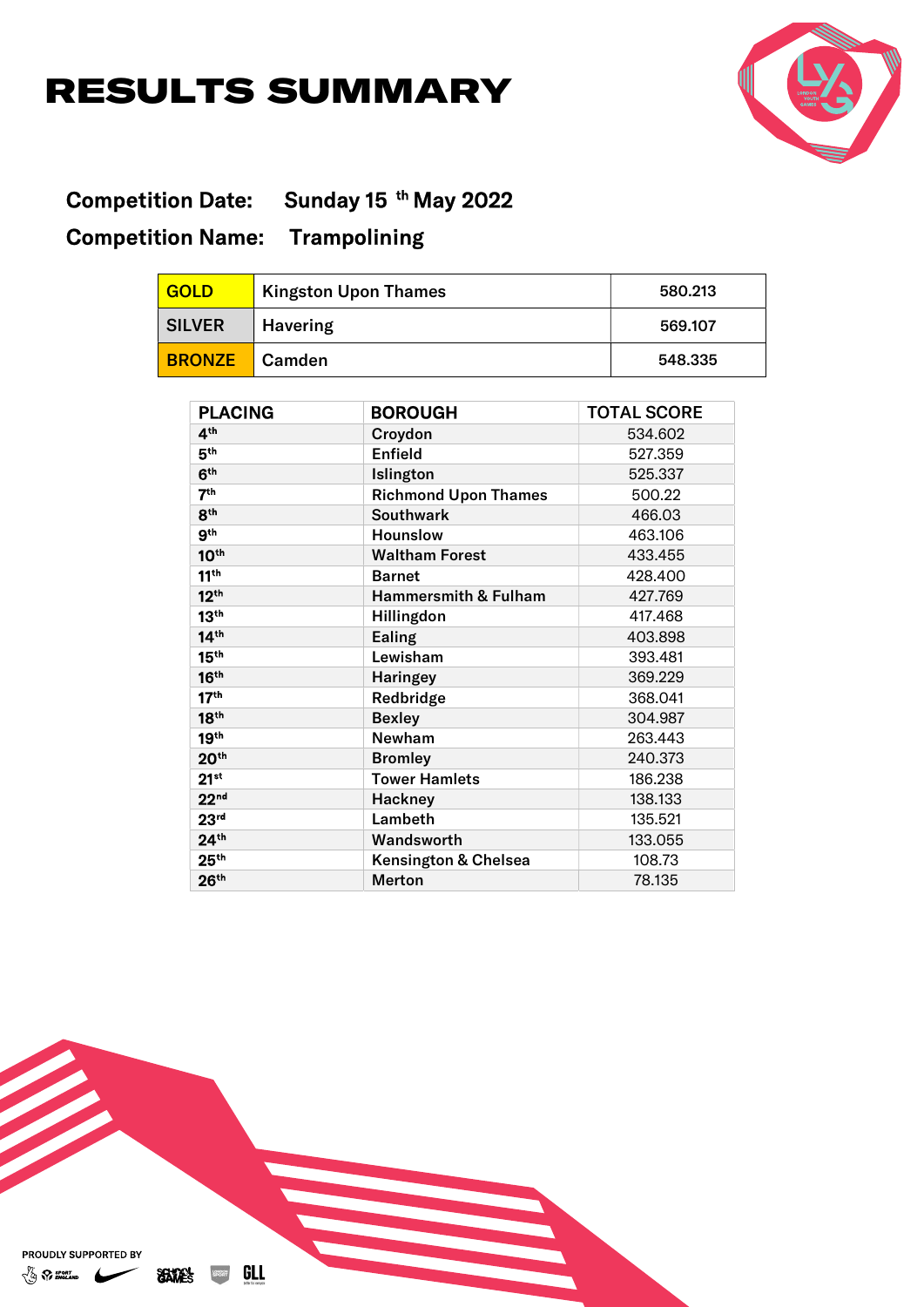

## Trampoline Results

| <b>London Youth Games</b>                      |                |                                       | <b>Chessington Sports Centre</b> |     |     |                                                    |          |     |                      |               |         |                      |              |        |                |                   |     |                         |         | 15th May 2022        |                               |                |         |                          |              |                                                      |                |                |
|------------------------------------------------|----------------|---------------------------------------|----------------------------------|-----|-----|----------------------------------------------------|----------|-----|----------------------|---------------|---------|----------------------|--------------|--------|----------------|-------------------|-----|-------------------------|---------|----------------------|-------------------------------|----------------|---------|--------------------------|--------------|------------------------------------------------------|----------------|----------------|
|                                                |                |                                       |                                  |     |     |                                                    |          |     |                      |               | Round 1 |                      |              |        |                |                   |     |                         |         |                      |                               |                | Round 2 |                          |              |                                                      |                |                |
| Class                                          | Posn           | <b>Name</b>                           | Club                             |     |     | E1 E2 E3 E4                                        |          | E5  | E6<br>H <sub>2</sub> | HD            | Diff    | Exn                  | Tof          | Pen    | Total          |                   |     | E1 E2 E3 E4             |         | E5                   | H <sub>2</sub>                | HD             |         | Diff Exn                 | Tof          | Pen                                                  | Total          | Total          |
| <b>TRA Aspire Men</b>                          | 1              | Jacob Odong                           | Hammersmith & Fulham             |     |     | 7.3 6.8 7.1 7.2                                    |          | 9.9 | 9.9                  | 9.90          |         | $-14.30$             | 11.94        |        | 36.14          |                   |     | $7.2$ $7.0$ $7.0$ 6.9   |         | 9.7                  | 9.7                           | 9.70           |         | 1.2 14.00                | 11.35        | $\sim$                                               | 36.25          | 72.39          |
| <b>TRA Aspire Men</b>                          | $\overline{2}$ | Arthur Duffy                          | Camden                           |     |     | 7.6 7.6 7.9 7.6                                    |          | 9.8 | 9.9                  | 9.85          |         | $-15.20$             | 10.56        |        | 35.61          |                   |     | 7.3 7.4 7.7 7.7         |         | 9.9                  | 9.9                           | 9.90           |         | 1.2 15.10                | 10.25        | $\overline{\phantom{a}}$                             | 36.45          | 72.06          |
| <b>TRA Aspire Men</b>                          | 3              | <b>Tayshaun Steele</b>                | Hammersmith & Fulham             |     |     | 7.6 7.6 7.2 7.2                                    |          | 9.7 | 9.7                  | 9.70          |         | $-14.80$             | 10.49        | $\sim$ | 34.99          |                   |     | 7.6 7.4 7.8 7.5         |         | 9.6                  | 9.6                           | 9.60           |         | 1.2 15.10                | 10.15        | $\sim$                                               | 36.05          | 71.04          |
| <b>TRA Aspire Men</b>                          | $\overline{4}$ | Jack Hamilton                         | Havering                         |     |     | 7.3 7.4 7.3 7.3 10.0                               |          |     | 10.0                 | 10.00         |         | $-14.60$             | 10.61        |        | 35.21          |                   |     | $7.1$ $7.4$ $7.4$       | 6.9     | 9.6                  | 9.7                           | 9.65           |         | 1.2 14.50                | 9.98         | $\sim$                                               | 35.33          | 70.54          |
| <b>TRA Aspire Men</b>                          | 5              | Caelan Burgess                        | Richmond                         |     |     | 7.1 7.1 7.0 7.5                                    |          | 9.9 | 9.9                  | 9.90          |         | $-14.20$             | 10.44        |        | 34.54          |                   |     | 7.6 7.3 7.4 7.7         |         | 9.5                  | 9.6                           | 9.55           |         | 0.4 15.00                | 10.23        | $\overline{\phantom{a}}$                             | 35.18          | 69.72          |
| <b>TRA Aspire Men</b>                          | 6              | Noah St Luce-Gordon                   | Hammersmith & Fulham             | 7.2 | 7.3 | 7.1 6.9                                            |          | 9.7 | 9.6                  | 9.65          |         | $-14.30$             | 11.51        |        | 35.46          | 6.0               | 6.4 |                         | 6.4 6.2 | 9.4                  | 9.6                           | 9.50           |         | 1.2 12.60                | 10.95        | $\overline{\phantom{a}}$                             | 34.25          | 69.71          |
| <b>TRA Aspire Men</b>                          | 7              | Alex Atkinson                         | Kingston                         |     |     | 7.1 7.3 7.2 7.0                                    |          | 9.9 | 9.8                  | 9.85          |         | $-14.30$             | 10.97        |        | 35.12          | 6.9               |     | 7.1 7.1                 | 6.8     | 9.9                  | 9.7                           | 9.80           |         | 0.4 14.00                | 10.37        | $\sim$                                               | 34.57          | 69.69          |
| <b>TRA Aspire Men</b>                          | 8              | Josh Anstey                           | Richmond                         |     |     | 6.5 6.6 7.0 6.9                                    |          | 9.7 | 9.6                  | 9.65          |         | $-13.50$             | 11.19        |        | 34.34          | 6.9               |     | 6.9 7.0 7.1             |         | 9.7                  | 9.8                           | 9.75           |         | 0.4 13.90                | 11.25        | $\overline{\phantom{a}}$                             | 35.30          | 69.64          |
| <b>TRA Aspire Men</b>                          | 9              | <b>Tristan Fejfer</b>                 | Camden                           |     |     | 7.5 7.2 7.0 7.5                                    |          | 9.9 | 9.8                  | 9.85          |         | $-14.70$             | 9.21         |        | 33.76          |                   |     | 7.4 7.3 7.4 7.6         |         | 9.8                  | 9.8                           | 9.80           |         | 1.2 14.80                | 9.23         | $\overline{\phantom{a}}$                             | 35.03          | 68.79          |
| <b>TRA Aspire Men</b>                          | 10             | Connor Dixon                          | Haringey                         | 6.9 |     | 6.8 7.1 7.2 10.0                                   |          |     | 10.0                 | 10.00         |         | $-14.00$             | 10.13        |        | 34.13          |                   |     | 7.1 7.2 7.6 7.0         |         | 10.0                 |                               | 10.0 10.00     |         | 0.4 14.30                | 9.90         | $\overline{\phantom{a}}$                             | 34.60          | 68.73          |
| <b>TRA Aspire Men</b>                          | 11             | Hayden Lawson                         | Hounslow                         | 6.7 | 6.8 | 6.9 6.7                                            |          | 9.7 | 9.8                  | 9.75          |         | $-13.50$             | 10.39        |        | 33.64          | 7.1               |     | 7.0 7.0 7.2             |         | 9.8                  | 9.7                           | 9.75           |         | 1.2 14.10                | 10.01        | $\overline{\phantom{a}}$                             | 35.06          | 68.70          |
| <b>TRA Aspire Men</b>                          | 12             | Holden Lieber Reynolds                | <b>Tower Hamlets</b>             |     |     | 7.1 7.1 7.1 7.0                                    |          | 9.5 | 9.4                  | 9.45          |         | $-14.20$             | 11.66        |        | 35.31          |                   |     | 6.6 6.1 6.7 6.3         |         | 9.6                  | 9.5                           | 9.55           |         | $0.7$ 12.90              | 10.07        | $\overline{\phantom{a}}$                             | 33.22          | 68.53          |
| <b>TRA Aspire Men</b>                          | 13             | Freddie Emerson                       | Croydon                          |     |     | 7.3 7.2 7.3 7.0                                    |          | 9.7 | 9.7                  | 9.70          |         | $-14.50$             | 10.37        | $\sim$ | 34.57          |                   |     | 6.4 6.3 6.5 6.6         |         | 9.8                  | 9.8                           | 9.80           |         | 1.2 12.90                | 9.79         | $\sim$                                               | 33.69          | 68.26          |
| <b>TRA Aspire Men</b>                          | 14             | Gregory Svododa                       | Enfield                          |     |     | 7.1 7.1 7.2 7.3 10.0                               |          |     | 10.0                 | 10.00<br>9.90 |         | $-14.30$             | 9.47<br>9.28 |        | 33.77<br>33.18 | 7.1               |     | 7.4 7.0 7.0             |         | 9.9                  | 10.0                          | 9.95           |         | $0.4$ 14.10<br>1.2 13.90 | 9.34         | $\overline{\phantom{a}}$<br>$\overline{\phantom{a}}$ | 33.79<br>33.80 | 67.55<br>66.98 |
| <b>TRA Aspire Men</b><br><b>TRA Aspire Men</b> | 15             | Zephanian Nwobodo                     | Islington<br>Waltham Forest      |     |     | 7.0 7.0 7.0 7.0<br>7.1 7.5 7.2 7.5 10.0 10.0 10.00 |          | 9.9 | 9.9                  |               |         | $-14.00$<br>$-14.70$ | 8.59         |        | 33.29          | 6.9<br>7.3        |     |                         |         | 7.1 7.2 7.3 10.0     | 6.6 7.0 7.0 10.0 10.0<br>10.0 | 10.00<br>10.00 |         | 0.4 14.50                | 8.70<br>8.61 | $\overline{\phantom{a}}$                             | 33.51          | 66.80          |
| <b>TRA Aspire Men</b>                          | 16<br>17       | Silas Hawkins<br>Zion Nwobodo         |                                  | 6.5 |     | 6.9 7.1 6.5                                        |          | 9.5 | 9.6                  | 9.55          |         | $-13.40$             | 9.63         |        | 32.58          | 7.0               | 6.9 | 7.3                     | 6.7     | 9.6                  | 9.6                           | 9.60           |         | 1.2 13.90                | 9.52         | $\overline{\phantom{a}}$                             | 34.22          | 66.80          |
| <b>TRA Aspire Men</b>                          | 18             | Mark Kozevnikov                       | Islington<br>Haringey            |     |     | 6.9 7.1 7.1 7.3 10.0 10.0                          |          |     |                      | 10.00         |         | $-14.20$             | 9.04         |        | 33.24          | 7.2               |     |                         |         | 6.5 6.8 6.8 10.0     | 9.9                           | 9.95           |         | 1.2 13.60                | 8.67         | $\overline{\phantom{a}}$                             | 33.42          | 66.66          |
| <b>TRA Aspire Men</b>                          | 19             | Edward (Teddy) Tidball                | Lewisham                         |     |     | 7.1 7.3 7.2 7.1 10.0                               |          |     |                      | 10.0 10.00    |         | $-14.30$             | 8.76         |        | 33.06          |                   |     | 7.0 7.0 7.2 7.1         |         | 9.6                  | 9.6                           | 9.60           |         | 1.2 14.10                | 8.59         | $\sim$                                               | 33.49          | 66.55          |
| <b>TRA Aspire Men</b>                          | 20             | Jake Rajaona                          | Waltham Forest                   | 5.9 | 7.0 | 7.1 6.3                                            |          | 9.6 | 9.5                  | 9.55          |         | $-13.30$             | 9.65         |        | 32.50          | 7.1               |     | 7.2 7.2 7.0             |         | 9.8                  | 9.7                           | 9.75           |         | 0.4 14.30                | 8.43         | $\overline{\phantom{a}}$                             | 32.88          | 65.38          |
| TRA Aspire Men                                 | 21             | <b>Archie Gaffney</b>                 | Hillingdon                       | 6.4 | 6.8 | 6.8 6.5                                            |          | 9.9 | 9.7                  | 9.80          |         | $-13.30$             | 8.62         |        | 31.72          | 6.8               |     |                         |         | 6.6 6.8 6.7 10.0     |                               | 10.0 10.00     |         | 0.4 13.50                | 8.38         | $\overline{\phantom{a}}$                             | 32.28          | 64.00          |
| TRA Aspire Men                                 | 22             | Charlie Martin                        | Camden                           | 6.4 | 6.6 | 6.4 6.3                                            |          | 9.9 | 9.9                  | 9.90          |         | $-12.80$             | 8.68         |        | 31.38          | 6.5               |     | $6.5$ $6.3$ $6.5$       |         | 9.8                  | 9.8                           | 9.80           |         | 1.2 13.00                | 8.35         | $\overline{\phantom{a}}$                             | 32.35          | 63.73          |
| <b>TRA Aspire Men</b>                          | 23             | Leo McKenzie                          | Hounslow                         | 7.0 |     | 6.8 7.0 7.0 10.0                                   |          |     | 9.9                  | 9.95          |         | $-14.00$             | 7.81         |        | 31.76          | 6.5               |     | 6.6 7.0 6.9             |         | 9.9                  | 9.9                           | 9.90           |         | 0.4 13.50                | 7.90         | $\overline{\phantom{a}}$                             | 31.70          | 63.46          |
| <b>TRA Aspire Men</b>                          | 24             | Elijah Graham-Oshinowo                | Newham                           | 6.1 |     | 6.1 6.2 6.4 10.0 10.0 10.00                        |          |     |                      |               |         | $-12.30$             | 8.48         |        | 30.78          | 5.9               |     |                         |         |                      | 6.3 5.9 6.1 10.0 10.0 10.00   |                |         | 0.4 12.00                | 8.30         | $\overline{\phantom{a}}$                             | 30.70          | 61.48          |
| <b>TRA Aspire Men</b>                          | 25             | Archie Rogers                         | Hillingdon                       | 6.2 | 6.6 | 6.1                                                | 6.1 10.0 |     | 10.0                 | 10.00         |         | $-12.30$             | 7.94         |        | 30.24          | 6.2               |     |                         |         | 6.3 6.1 6.2 10.0     | 10.0                          | 10.00          |         | 0.4 12.40                | 8.08         | $\overline{\phantom{a}}$                             | 30.88          | 61.12          |
| <b>TRA Aspire Men</b>                          | 26             | Woody Lee                             | Hounslow                         | 6.1 |     | $6.1$ 7.0 6.0                                      |          | 9.9 | 9.9                  | 9.90          |         | $-12.20$             | 7.48         |        | 29.58          |                   |     | $6.1\quad 6.2\quad 6.9$ | 6.0     | 10.0                 | 9.9                           | 9.95           |         | 0.4 12.30                | 7.71         | $\sim$                                               | 30.36          | 59.94          |
| <b>TRA Aspire Men</b>                          | 27             | Zakiya Jones-Duncan                   | Southwark                        | 7.0 |     | 6.9 7.2 7.0                                        |          | 9.8 | 9.9                  | 9.85          |         | $-14.00$             | 9.95         |        | 33.80          |                   |     | 5.1 5.0 5.4 5.0         |         | 6.9                  | 7.0                           | 6.95           |         | $0.4$ 10.10              | 6.80         | $\overline{\phantom{a}}$                             | 24.25          | 58.05          |
| <b>TRA Aspire Men</b>                          | 28             | Aston Jervis                          | <b>Waltham Forest</b>            | 6.6 | 6.5 | 6.4                                                | 6.7      | 9.7 | 9.7                  | 9.70          |         | $-13.10$             | 9.04         |        | 31.84          | 3.9               |     | 3.2 3.5 3.5             |         | 5.0                  | 5.0                           | 5.00           | 0.4     | 7.00                     | 4.72         | $\overline{\phantom{a}}$                             | 17.12          | 48.96          |
| <b>TRA Aspire Men</b>                          | 29             | David Landford                        | Hillingdon                       | 6.0 |     | $6.3$ $6.3$ $6.6$                                  |          | 9.4 | 9.2                  | 9.30          |         | $-12.60$             | 8.98         |        | 30.88          |                   |     | $1.0$ $1.2$ $1.3$ $1.3$ |         | 1.8                  | 1.8                           | 1.80           | 0.0     | 2.50                     | 2.35         | $\sim$                                               | 6.65           | 37.53          |
| <b>TRA Aspire Men</b>                          | 30             | Enfield Men Two                       | Enfield                          | 6.1 |     | 6.1 7.0                                            | 6.0      | 9.9 | 9.9                  | 9.90          |         | $-12.20$             | 7.48         |        | 29.58          |                   |     | $1.0$ 1.2 1.3           | 1.3     | 1.8                  | 1.8                           | 1.80           | 0.0     | 2.50                     | 2.35         | $\overline{\phantom{a}}$                             | 6.65           | 36.22          |
| <b>TRA Aspire Men</b>                          | 30             | Southwark Men Three                   | Southwark                        | 6.1 |     | $6.1$ 7.0 6.0                                      |          | 9.9 | 9.9                  | 9.90          |         | $-12.20$             | 7.48         |        | 29.58          |                   |     | $1.0$ $1.2$ $1.3$       | 1.3     | 1.8                  | 1.8                           | 1.80           | 0.0     | 2.50                     | 2.35         | $\overline{\phantom{a}}$                             | 6.65           | 36.22          |
| <b>TRA Aspire Men</b>                          | 30             | Tower Hamlets Men Two                 | Tower Hamlets                    | 6.1 |     | $6.1$ 7.0 6.0                                      |          | 9.9 | 9.9                  | 9.90          |         | $-12.20$             | 7.48         |        | 29.58          |                   |     | $1.0$ $1.2$ $1.3$ $1.3$ |         | 1.8                  | 1.8                           | 1.80           | 0.0     | 2.50                     | 2.35         | $\sim$                                               | 6.65           | 36.22          |
| <b>TRA Aspire Men</b>                          | 30             | Kingston Men Two                      | Kingston                         |     |     | $6.1$ $6.1$ $7.0$ $6.0$                            |          | 9.9 | 9.9                  | 9.90          |         | $-12.20$             | 7.48         |        | 29.58          |                   |     | $1.0$ $1.2$ $1.3$ $1.3$ |         | 1.8                  | 1.8                           | 1.80           | 0.0     | 2.50                     | 2.35         | $\overline{\phantom{a}}$                             | 6.65           | 36.22          |
| <b>TRA Aspire Men</b>                          | 30             | Newham Men Two                        | Newham                           |     |     | $6.1$ $6.1$ $7.0$ $6.0$                            |          | 9.9 | 9.9                  | 9.90          |         | $-12.20$             | 7.48         |        | 29.58          |                   |     | 1.0 1.2 1.3 1.3         |         | 1.8                  | 1.8                           | 1.80           | 0.0     | 2.50                     | 2.35         | $\sim$                                               | 6.65           | 36.22          |
| <b>TRA Aspire Men</b>                          | 30             | Lewisham Men Two                      | Lewisham                         |     |     | $6.1$ $6.1$ $7.0$ $6.0$                            |          | 9.9 | 9.9                  | 9.90          |         | $-12.20$             | 7.48         |        | 29.58          |                   |     | $1.0$ $1.2$ $1.3$ $1.3$ |         | 1.8                  | 1.8                           | 1.80           | 0.0     | 2.50                     | 2.35         | $\sim$                                               | 6.65           | 36.22          |
| <b>TRA Aspire Men</b>                          | 0              | <b>Barnet Men Two</b>                 | Barnet                           |     |     | $6.1$ $6.1$ $7.0$ $6.0$                            |          | 9.9 | 9.9                  | 9.90          |         | $-12.20$             | 7.48         |        | 29.58          |                   |     | $1.0$ $1.2$ $1.3$       | 1.3     | 1.8                  | 1.8                           | 1.80           | 0.0     | 2.50                     | 2.35         |                                                      | 6.65           | 36.22          |
| <b>TRA Aspire Men</b>                          |                | <b>Matthew Grove</b>                  | Havering                         |     |     |                                                    |          |     |                      |               |         |                      |              |        |                |                   |     |                         |         |                      |                               |                |         |                          |              |                                                      |                |                |
| <b>TRA Aspire Men</b>                          |                | Jayden McDonald                       | Croydon                          |     |     |                                                    |          |     |                      |               |         |                      |              |        |                |                   |     |                         |         |                      |                               |                |         |                          |              |                                                      |                |                |
| <b>TRA Aspire Men</b>                          |                | Micah Solo-David                      | Kensington & Chelsea             |     |     |                                                    |          |     |                      |               |         |                      |              |        |                |                   |     |                         |         |                      |                               |                |         |                          |              |                                                      |                |                |
| <b>TRA Aspire Men</b>                          |                | Robel Abraham                         | Kensington & Chelsea             |     |     |                                                    |          |     |                      |               |         |                      |              |        |                |                   |     |                         |         |                      |                               |                |         |                          |              |                                                      |                |                |
| TRA Aspire Wom                                 | -1             | Kastiel Fear                          | <b>Tower Hamlets</b>             |     |     | 7.9 7.6 8.0 8.0 10.0 10.0 10.00                    |          |     |                      |               |         | $-15.90$             | 12.00        |        | 37.90          |                   |     | 8.1 7.7 7.9             | 8.1     | 9.9                  | 9.9                           | 9.90           |         | 0.4 16.00                | 11.24        |                                                      | 37.54          | 75.44          |
| TRA Aspire Wom                                 | $\overline{2}$ | Paris Fairhurst                       | Lewisham                         | 8.1 | 8.0 | 8.0 8.3                                            |          | 9.7 | 9.7                  | 9.70          |         | $-16.10$             | 11.30        |        | 37.10          | 7.9               |     | 7.6 8.0                 | 8.0     | 9.7                  | 9.6                           | 9.65           |         | 1.2 15.90                | 10.63        | $\overline{\phantom{a}}$                             | 37.38          | 74.48          |
| TRA Aspire Wom                                 | 3              | Elizabeth Pineda                      | Barnet                           | 8.4 |     | 8.1 8.0 8.4 10.0                                   |          |     |                      | 10.0 10.00    |         | $-16.50$             | 10.82        |        | 37.32          | 8.2               |     | 7.9 7.8 8.0             |         | 9.6                  | 9.6                           | 9.60           |         | 1.2 15.90                | 10.20        | $\overline{\phantom{a}}$                             | 36.90          | 74.22          |
| TRA Aspire Wom                                 |                | Milana Isieva                         | Kingston                         |     |     | 7.7 7.7 8.0 8.8                                    |          | 9.9 | 9.9                  | 9.90          |         | $-15.70$             | 10.87        |        | 36.47          | 8.3               |     | 8.0 8.2 8.4             |         | 9.6                  | 9.6                           | 9.60           |         | 0.4 16.50                | 11.01        | $\overline{\phantom{a}}$                             | 37.51          | 73.98          |
| TRA Aspire Wom                                 | 5              | Maisie Jones                          | Havering                         |     |     | 7.9 8.1 8.0 8.3                                    |          | 9.8 | 9.9                  | 9.85          |         | $-16.10$             | 10.92        |        | 36.87          | 8.0               |     | 7.9 7.7 7.7             |         | 9.7                  | 9.7                           | 9.70           |         | 1.2 15.60                | 10.57        | $\overline{\phantom{a}}$                             | 37.07          | 73.94          |
| TRA Aspire Wom                                 | 6              | Matilda Mitchell                      | Waltham Forest                   |     |     | 7.7 7.2 7.4 6.8                                    |          | 9.8 | 9.8                  | 9.80          |         | $-14.60$             | 11.01        |        | 35.41          |                   |     | 8.0 7.7 7.9 8.0         |         | 9.8                  | 9.7                           | 9.75           |         | 1.2 15.90                | 10.69        | $\overline{\phantom{a}}$                             | 37.54          | 72.95          |
| TRA Aspire Wom                                 | 7              | Katie Harries                         | Barnet                           |     |     | 7.4 7.1 7.4 7.1                                    |          | 9.9 | 9.9                  | 9.90          |         | $-14.50$             | 11.35        |        | 35.75          |                   |     | 7.7 7.6 8.0 7.4         |         | 9.9                  | 9.9                           | 9.90           |         | 1.2 15.30                | 10.58        | $\overline{\phantom{a}}$                             | 36.98          | 72.73          |
| TRA Aspire Wom                                 | 8              | Abigail Page                          | Kingston                         |     |     | 7.7 7.6 8.0 7.7                                    |          | 9.8 | 9.8                  | 9.80          |         | $-15.40$             | 10.86        |        | 36.06          |                   |     |                         |         | 7.7 7.7 8.0 7.6 10.0 | 10.0                          | 10.00          |         | 0.4 15.40                | 10.65        | $\overline{\phantom{a}}$                             | 36.45          | 72.51          |
| TRA Aspire Wom                                 | 9              | Emilia Clarke                         | Merton                           | 7.7 | 8.0 | 7.9                                                | 7.9      | 9.8 | 9.8                  | 9.80          |         | $-15.80$             | 10.46        |        | 36.06          | 7.8               | 8.0 | 7.9                     | 7.9     | 9.8                  | 9.8                           | 9.80           |         | 0.4 15.80                | 10.03        | $\overline{\phantom{a}}$                             | 36.03          | 72.09          |
| TRA Aspire Wom                                 | 10             | Charlotte Ripelda                     | Southwark                        |     |     | 7.6 7.8 8.0 7.5 10.0                               |          |     | 10.0                 | 10.00         |         | $-15.40$             | 10.28        |        | 35.68          |                   |     | 7.7 7.7 7.9             | 7.7     | 9.9                  | 9.8                           | 9.85           |         | 1.2 15.40                | 9.89         | $\overline{\phantom{a}}$                             | 36.34          | 72.02          |
| TRA Aspire Wom                                 | 11             | Sefi Soames                           | Richmond                         |     |     | 7.0 7.5 7.9 7.5                                    |          | 9.7 | 9.6                  | 9.65          |         | $-15.00$             | 11.01        |        | 35.66          |                   |     | 7.3 7.8 7.9 7.7         |         | 9.7                  | 9.7                           | 9.70           |         | 0.4 15.50                | 10.62        | $\overline{\phantom{a}}$                             | 36.22          | 71.88          |
| TRA Aspire Wom                                 | 12             | Daisy Sullivan                        | Richmond                         | 8.4 |     | 7.5 8.0 8.5 10.0                                   |          |     | 10.0                 | 10.00         |         | $-16.40$             | 10.89        |        | 37.29          | 6.9               |     | 6.8 7.2                 | 6.8     | 9.4                  | 9.5                           | 9.45           |         | 1.2 13.70                | 10.20        | $\overline{\phantom{a}}$                             | 34.55          | 71.84          |
| TRA Aspire Wom                                 | 13             | Maysa Popa Sayed                      | Newham                           | 7.1 |     | 7.4 8.0 7.0                                        |          | 9.9 | 9.9                  | 9.90          |         | $-14.50$             | 10.56        |        | 34.96          | 7.3               |     | 7.3 7.2                 | 7.0     | 10.0                 | 10.0                          | 10.00          |         | 1.2 14.50                | 11.04        | $\sim$                                               | 36.74          | 71.70          |
| TRA Aspire Wom                                 | 14             | <b>Tillie Kett</b>                    | Bexley                           |     |     | 7.6 7.9 7.9 7.8                                    |          | 9.9 | 9.9                  | 9.90          |         | $-15.70$             | 10.22        |        | 35.82          |                   |     | 7.4 7.7 8.0 7.6         |         | 9.8                  | 9.9                           | 9.85           |         | 1.2 15.30                | 9.51         | $\overline{\phantom{a}}$                             | 35.86          | 71.68          |
| TRA Aspire Wom                                 | 15             | Sophie Spicknell                      | Bexley                           |     |     | 7.5 7.7 8.0 8.0 10.0 10.0 10.00                    |          |     |                      |               |         | $-15.70$             | 10.03        |        | 35.73          |                   |     | 7.4 7.4 8.0 7.0         |         | 9.8                  | 9.8                           | 9.80           |         | 1.2 14.80                | 10.09        | $\overline{\phantom{a}}$                             | 35.89          | 71.62          |
| TRA Aspire Wom                                 | 16             | Ava Oakes                             | Croydon                          |     |     | 7.6 7.2 7.4 7.8 9.9 9.9                            |          |     |                      | 9.90          |         | $-15.00$             | 10.07        |        | 34.97          |                   |     |                         |         | 7.3 6.8 7.4 7.4 9.7  | 9.9                           | 9.80           |         | 1.2 14.70                | 10.37        | $\sim$                                               | 36.07          | 71.04          |
| TRA Aspire Wom                                 | 17             | Charlotte Piepenstock-Ralı Hillingdon |                                  |     |     | 7.2 7.7 7.9 7.6 10.0 10.0 10.00                    |          |     |                      |               |         | $-15.30$             | 10.23        |        | 35.53          | $7.5$ 6.8 7.8 6.8 |     |                         |         | 9.8                  |                               |                |         | 9.8 9.80 1.2 14.30       | 10.02        |                                                      | 35.32          | 70.85          |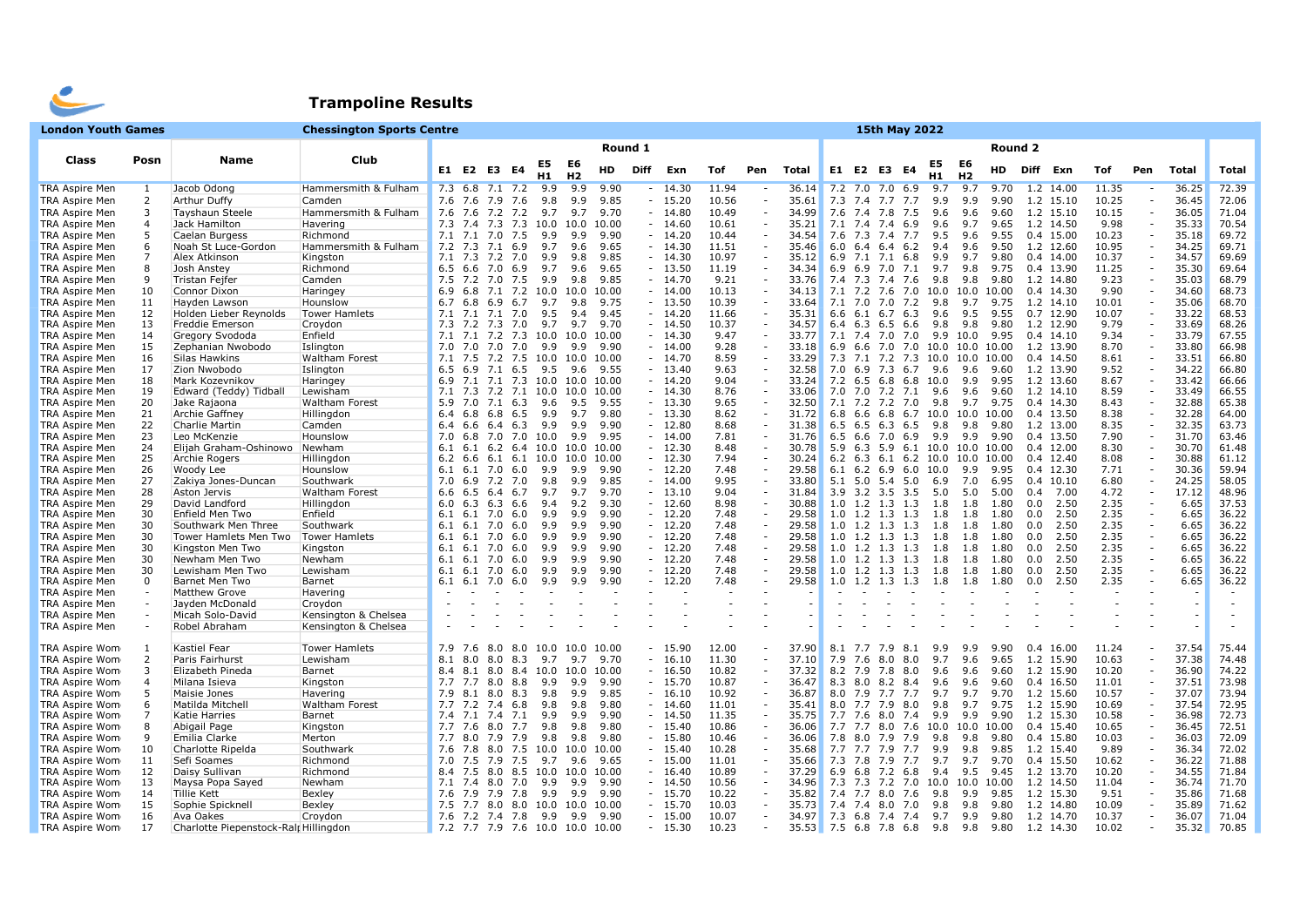| TRA Aspire Wom        | 18             | Chanelle Hewins                                  | Waltham Forest        | 8.0 6.9 7.5 10.0<br>6.8                         | 9.85<br>9.7          | 14.40              | 10.83 |        | 35.08          | $7.0$ $7.9$ $6.9$<br>7.1           | 9.9        | 9.7        | 9.80         | 1.2 14.10    | 10.53          |                                    | 35.63          | 70.71          |
|-----------------------|----------------|--------------------------------------------------|-----------------------|-------------------------------------------------|----------------------|--------------------|-------|--------|----------------|------------------------------------|------------|------------|--------------|--------------|----------------|------------------------------------|----------------|----------------|
| TRA Aspire Wom        | 19             | Ruby Ryan                                        | Hillingdon            | 7.0 7.1 7.2 10.0 10.0 10.00<br>7.0              |                      | $-14.10$           | 10.91 |        | 35.01          | 7.0<br>7.1<br>6.6 7.8              | 9.9        | 9.9        | 9.90         | $0.4$ 14.10  | 11.21          | $\sim$                             | 35.61          | 70.62          |
| TRA Aspire Wom        | 20             | Imiya Summers                                    | Hammersmith & Fulham  | 7.9<br>7.6 10.0 10.0<br>7.9<br>7.9              | 10.00                | $-15.80$           | 9.65  |        | 35.45          | 7.6<br>7.0<br>7.2<br>7.5           | 9.6        | 9.7        | 9.65         | 1.2 14.70    | 9.56           | $\overline{\phantom{a}}$           | 35.11          | 70.55          |
| TRA Aspire Wom        | 21             | Pearl Coulson                                    | Bromley               | 8.0 7.7 8.0 7.7 10.0 10.0                       | 10.00                | $-15.70$           | 9.41  |        | 35.11          | 7.7<br>7.5<br>7.9<br>7.6           | 9.9        | 10.0       | 9.95         | 1.2 15.30    | 8.86           | $\sim$                             | 35.31          | 70.42          |
| TRA Aspire Wom        | 22             | Asia Dejyothin                                   | Hammersmith & Fulham  | 7.2 7.5 7.0 7.0 10.0 10.0 10.00                 |                      | $-14.20$           | 10.02 |        | 34.22          | 7.7 7.9 7.5 7.8 10.0 10.0          |            |            | 10.00        | 0.4 15.50    | 9.94           | $\omega$                           | 35.84          | 70.06          |
| TRA Aspire Wom        | 23             | Chloe Nichols                                    | Havering              | 7.3 6.8 7.1 7.7 9.8                             | 9.9<br>9.85          | $-14.40$           | 11.03 |        | 35.28          | $6.2$ $6.7$ $6.3$ $6.8$            | 9.5        | 9.6        | 9.55         | 1.2 13.00    | 10.81          | $\overline{\phantom{a}}$           | 34.56          | 69.84          |
| TRA Aspire Wom        | 24             | Sadia Kassam                                     | Waltham Forest        | 7.8 7.2 7.6 10.0 10.0<br>7.4                    | 10.00                | $-15.00$           | 9.79  |        | 34.79          | 7.8 7.5 6.9 7.2                    | 9.8        | 9.7        | 9.75         | 1.2 14.70    | 9.14           | $\overline{\phantom{a}}$           | 34.79          | 69.58          |
| TRA Aspire Wom        | 25             | Rinka Hayash                                     | Ealing                | 7.3 8.0 7.7 10.0<br>7.9                         | 10.0<br>10.00        | $-15.60$           | 9.13  | $\sim$ | 34.73          | 7.1 7.5 7.2<br>7.5                 | 9.9        | 9.9        | 9.90         | 0.8 14.70    | 9.39           | $\sim$                             | 34.79          | 69.53          |
| TRA Aspire Wom        | 26             | Summer Staple                                    | Lambeth               | 6.7 7.8 7.0 10.0<br>7.6                         | 9.95<br>9.9          | $-14.60$           | 9.93  | $\sim$ | 34.48          | 7.1 6.6 7.0 7.0                    | 10.0       | 9.9        | 9.95         | 1.2 14.00    | 9.85           | $\sim$                             | 35.00          | 69.48          |
| TRA Aspire Wom        | 27             | Lena Cade Swidells                               | Hackney               | 6.9 7.4 6.8 9.9<br>6.5                          | 9.90<br>9.9          | $-13.70$           | 9.62  | 0.6    | 32.62          | 7.0 7.0 7.0<br>7.4                 | 9.9        | 9.9        | 9.90         | 1.2 14.00    | 11.46          | $\bar{a}$                          | 36.56          | 69.18          |
| TRA Aspire Wom        | 28             | Charlotte Endacott                               | Bromley               | 7.4 7.6 7.0 10.0 10.0 10.00<br>7.5              |                      | $-14.90$           | 9.39  |        | 34.29          | 7.7 7.6 7.9 7.0                    | 9.7        | 9.8        | 9.75         | 0.4 15.30    | 9.35           | $\overline{\phantom{a}}$           | 34.80          | 69.09          |
| TRA Aspire Wom        | 29             | Isabella Dawson                                  | Ealing                | 7.0<br>7.3 7.9 7.4 10.0 10.0                    | 10.00                | $-14.70$           | 9.56  |        | 34.26          | $6.5$ 7.9 6.9<br>7.7               | 9.9        | 9.8        | 9.85         | 1.2 14.60    | 9.12           | $\overline{\phantom{a}}$           | 34.77          | 69.02          |
| TRA Aspire Wom        | 30             | Amelie Fairhurst                                 | Lewisham              | 7.7 7.9 8.2 10.0 10.0 10.00<br>7.2              |                      | $-15.60$           | 8.30  |        | 33.90          | 7.8 7.6 7.9 8.0                    | 10.0       | 10.0 10.00 |              | 0.4 15.70    | 8.82           | $\omega$                           | 34.92          | 68.82          |
| TRA Aspire Wom        | 31             | Jetsutu Funmi                                    | Hackney               | 7.1 7.2 7.0<br>7.2<br>9.9                       | 9.9<br>9.90          | $-14.30$           | 10.46 |        | 34.66          | $6.9$ $6.8$ $7.0$<br>7.2           | 9.6        | 9.5        | 9.55         | 1.2 13.90    | 9.46           | $\sim$                             | 34.11          | 68.77          |
| TRA Aspire Wom        | 32             | Ruby Ollivierre                                  | Lewisham              | 6.3 7.2 6.7 10.0 10.0 10.00<br>7.8              |                      | $-13.90$           | 10.07 |        | 33.97          | 7.9<br>6.7 7.4 6.9                 | 9.5        | 9.5        | 9.50         | 1.2 14.30    | 9.77           | $\sim$                             | 34.77          | 68.74          |
| TRA Aspire Wom        | 33             | Ciara Schleip                                    | Hounslow              | 7.6 7.8 7.9 10.0 10.0<br>8.1                    | 10.00                | $-15.70$           | 9.85  |        | 35.55          | 6.1 7.2 7.0<br>6.9                 | 9.9        | 9.9        | 9.90         | 0.5 13.90    | 8.85           | $\sim$                             | 33.15          | 68.70          |
| TRA Aspire Wom        | 34             | Olivia Fancelli                                  | Hammersmith & Fulham  | 7.2 7.0 6.7 9.9<br>7.3                          | 10.0<br>9.95         | $-14.20$           | 10.84 |        | 34.99          | 7.1<br>6.9 7.1 7.0                 | 9.8        | 9.8        | 9.80         | $0.4$ 14.10  | 9.38           | $\sim$                             | 33.68          | 68.67          |
| TRA Aspire Wom        | 35             | Juliette Farrell                                 | Kingston              | 7.4<br>7.1 6.9 10.0<br>7.2                      | 10.0<br>10.00        | $-14.30$           | 10.01 |        | 34.31          | 7.2 7.3<br>7.1<br>7.0              | 9.9        | 9.9        | 9.90         | 0.4 14.30    | 9.73           | $\sim$                             | 34.33          | 68.64          |
| TRA Aspire Wom        | 36             | Imogen Williets                                  | Haringey              | 7.0 7.5 7.6 7.5 10.0 10.0                       | 10.00                | $-15.00$           | 8.93  |        | 33.93          | 7.8 7.6 7.9 7.3                    | 9.8        | 9.8        | 9.80         | 1.2 15.40    | 8.08           | $\overline{\phantom{a}}$           | 34.48          | 68.41          |
| TRA Aspire Wom        | 37             | Lola Baddick                                     | Barnet                | 7.4 7.2 7.3 9.8<br>8.0                          | 9.80<br>9.8          | $-14.70$           | 9.51  |        | 34.01          | 7.4 7.2 7.3 7.3                    | 9.9        | 9.8        | 9.85         | 1.2 14.60    | 8.20           | $\overline{\phantom{a}}$           | 33.85          | 67.86          |
| TRA Aspire Wom        | -38            | Chloe Nash                                       | Bromley               | 7.3<br>6.8 7.1 7.0 10.0 10.0                    | 10.00                | $-14.10$           | 9.67  |        | 33.77          | $6.7$ $7.0$<br>7.0<br>7.0          | 9.9        | 9.9        | 9.90         | 1.2 14.00    | 8.91           | $\overline{\phantom{a}}$           | 34.01          | 67.78          |
| TRA Aspire Wom        | 39             | Sofia Klyuchnikova                               | Haringey              | 7.9<br>7.2 7.0 7.3 9.7                          | 9.6<br>9.65          | $-14.50$           | 9.12  |        | 33.27          | 7.5 7.1 7.3 7.2                    | 9.7        | 9.7        | 9.70         | 1.2 14.50    | 8.79           | $\sim$                             | 34.19          | 67.46          |
| TRA Aspire Wom        | 40             | Iris West                                        | Enfield               | 7.2 7.1 7.0 10.0 10.0 10.00<br>6.9              |                      | $-14.10$           | 8.64  |        | 32.74          | 7.0 6.7 7.1 7.0                    | 9.8        | 9.7        | 9.75         | 1.2 14.00    | 9.26           | $\sim$                             | 34.21          | 66.95          |
| TRA Aspire Wom        | 41             | Valentina Rotteveel                              | Wandsworth            | 6.9 7.1 6.8<br>6.9<br>9.8                       | 9.7<br>9.75          | $-13.80$           | 9.08  |        | 32.63          | 7.2 7.4 7.1 7.0                    | 10.0       | 9.9        | 9.95         | 0.4 14.30    | 9.25           | $\overline{\phantom{a}}$           | 33.90          | 66.53          |
| TRA Aspire Wom        | 42             | Chloe Wells                                      | Hillingdon            | $7.0$ $7.0$<br>10.0<br>6.9<br>6.9               | 10.0<br>10.00        | $-13.90$           | 8.68  | $\sim$ | 32.58          | 7.3 8.0<br>7.2<br>7.0              | 10.0       | 10.0       | 10.00        | 0.4 14.50    | 8.69           | $\overline{\phantom{a}}$           | 33.59          | 66.17          |
| TRA Aspire Wom        | 43             | Layla Smith                                      | Camden                | 6.9 7.9 7.1<br>7.0<br>9.6                       | 9.6<br>9.60          | $-14.10$           | 9.79  |        | 33.49          | 7.1 6.8 7.2 6.8                    | 8.8        | 8.9        | 8.85         | 1.2 13.90    | 8.72           | $\omega$                           | 32.67          | 66.16          |
| TRA Aspire Wom        | 44             | Amber Staple                                     | Lambeth               | 7.3<br>6.8<br>7.0<br>6.9<br>9.9                 | 9.95<br>10.0         | $-13.90$           | 9.24  |        | 33.09          | 6.3 6.8<br>6.9<br>6.5              | 9.5        | 9.6        | 9.55         | 0.8 13.30    | 9.30           | $\overline{\phantom{a}}$           | 32.95          | 66.04          |
| TRA Aspire Wom        | 45             | Lena Sacsewics                                   | Hackney               | 7.6<br>$6.6$ 7.0 7.0<br>9.6                     | 9.6<br>9.60          | $-14.00$           | 9.15  |        | 32.75          | $7.0$ $7.0$ $6.9$<br>6.9           | 9.7        | 9.9        | 9.80         | 0.4 13.90    | 9.16           | $\sim$                             | 33.26          | 66.01          |
| TRA Aspire Wom        | 46             | Holly Christou                                   | Enfield               | 7.4<br>6.5<br>6.0<br>6.6<br>9.0                 | 8.9<br>8.95          | $-13.10$           | 9.10  |        | 31.15          | 7.6 7.2 7.9<br>7.7                 | 9.7        | 9.8        | 9.75         | 0.4 15.30    | 9.40           | $\overline{\phantom{a}}$           | 34.85          | 66.00          |
| TRA Aspire Wom        | 47             | Jessica Collins                                  | Bexley                | 6.3<br>6.3 6.1<br>6.4<br>8.0                    | 8.00<br>8.0          | $-12.60$           | 8.34  |        | 28.94          | 7.9<br>7.9<br>7.8<br>$\sim$        | 9.9        | 9.9        | 9.90         | 1.2 15.77    | 10.10          | $\overline{\phantom{a}}$           | 36.97          | 65.90          |
| TRA Aspire Wom        | 48             | Romi Jonker                                      | Redbridge             | 9.4<br>7.5<br>6.8<br>7.7<br>6.8                 | 9.55<br>9.7          | $-14.30$           | 8.76  |        | 32.61          | $6.8$ $6.9$ $6.8$<br>$\sim$        | 10.0       | 10.0       | 10.00        | 0.4 13.63    | 9.06           | $\omega$                           | 33.09          | 65.70          |
| TRA Aspire Wom        | 49             | Isobel Duncan                                    | Wandsworth            | $6.6$ $6.8$<br>9.9<br>6.5<br>6.8                | 9.9<br>9.90          | $-13.40$           | 9.53  |        | 32.83          | 6.3<br>$6.5\;6.8$<br>6.5           | 9.8        | 9.9        | 9.85         | 0.4 13.00    | 9.52           | $\sim$                             | 32.77          | 65.60          |
| TRA Aspire Wom        | 50             | Lola Watkinson                                   | Islington             | $6.7\;6.9$<br>6.7<br>9.8<br>6.8                 | 9.8<br>9.80          | $-13.50$           | 9.55  |        | 32.85          | $6.3\;6.3$<br>6.5<br>6.4           | 9.6        | 9.7        | 9.65         | 1.2 12.70    | 9.09           | $\omega$                           | 32.64          | 65.49          |
| TRA Aspire Wom        | -51            | Naomie Cain                                      | Hounslow              | 7.6<br>7.0<br>8.0<br>7.0<br>10.0                | 10.00<br>10.0        | $-14.60$           | 8.64  | $\sim$ | 33.24          | 7.0<br>6.2<br>6.4<br>7.0           | 9.6        | 9.8        | 9.70         | 0.5 13.40    | 7.81           | $\omega$                           | 31.41          | 64.65          |
| TRA Aspire Wom        | 52             | Isabel Pearson                                   | Ealing                | $7.2\quad 6.9\quad 6.9$<br>9.9<br>7.0           | 10.0<br>9.95         | $-13.90$           | 8.21  | $\sim$ | 32.06          | 6.6 7.0<br>7.1<br>6.4              | 9.9        | 9.9        | 9.90         | 0.5 13.60    | 7.27           | $\sim$                             | 31.27          | 63.33          |
| TRA Aspire Wom        | 53             | Zafirah Penny-Feather                            | Redbridge             | 6.8<br>6.9<br>6.7 7.3<br>9.9                    | 9.9<br>9.90          | $-13.70$           | 7.75  |        | 31.35          | 5.8<br>6.4 7.1 7.1                 | 9.8        | 9.9        | 9.85         | 0.4 13.50    | 8.10           | $\sim$                             | 31.85          | 63.20          |
| TRA Aspire Wom        | 54             | Adriana Vasylyshyn                               | Hounslow              | $6.2$ $6.8$ $6.2$ $10.0$<br>6.0                 | 10.00<br>10.0        | $-12.40$           | 9.49  |        | 31.89          | 5.0 5.0 5.5<br>5.3                 | 9.7        | 9.8        | 9.75         | $0.4$ 10.30  | 9.31           | $\sim$                             | 29.76          | 61.65          |
| TRA Aspire Wom        | 55             | Maia Ollivierre                                  | Southwark             | 6.8<br>6.3<br>9.0<br>6.5<br>5.9                 | 9.00<br>9.0          | $-12.80$           | 7.05  |        | 28.85          | 6.5 6.9<br>6.9<br>6.8              | 9.9        | 9.9        | 9.90         | 0.5 13.70    | 7.92           | $\overline{\phantom{a}}$           | 32.02          | 60.86          |
| TRA Aspire Wom        | 56             | Adrianna Kopanja                                 | Kensington & Chelsea  | 6.0<br>$5.7\;6.0\;6.0$<br>9.6                   | 9.6<br>9.60          | $-12.00$           | 6.62  |        | 28.22          | 5.0<br>5.9<br>6.0<br>6.0           | 9.4        | 9.6        | 9.50         | 0.4 11.90    | 7.16           | $\omega$                           | 28.96          | 57.18          |
| TRA Aspire Wom        | 57             | May Singer                                       | Islington             | 5.0 4.5<br>7.0<br>4.6<br>4.7                    | 6.9<br>6.95          | 9.30               | 7.15  |        | 23.40          | 6.1 6.0 6.1 5.9                    | 9.9        | 9.9        | 9.90         | $0.4$ 12.10  | 10.07          | 0.5                                | 31.97          | 55.37          |
| TRA Aspire Wom        | 58             | Elowen Day                                       | Croydon               | 3.4 3.9 4.0 4.0<br>5.0                          | 5.0<br>5.00          | 7.90<br>$\sim$ $-$ | 5.07  |        | 17.97          | 7.2 6.9 7.5 7.8                    | 9.9        | 9.9        | 9.90         | 1.2 14.70    | 9.59           |                                    | 35.39          | 53.36          |
| TRA Aspire Wom        | 59             | Isla Merrick-Lawless                             | Islington             | 7.2 7.9 8.4 10.0<br>7.8                         | 10.00<br>10.0        | $-15.70$           | 9.80  |        | 35.50          | 3.2<br>$3.0$ $3.2$<br>3.3          | 4.0        | 4.0        | 4.00         | 0.3<br>6.40  | 3.88           | $\overline{\phantom{a}}$           | 14.58          | 50.08          |
| TRA Aspire Wom        | 60             | Olivia Jonker                                    | Redbridge             | 7.6 7.1 7.8 10.0<br>7.0                         | 10.0<br>10.00        | $-14.70$           | 8.78  | $\sim$ | 33.48          | 2.2<br>$2.4$ 3.2<br>2.6            | 4.0        | 3.9        | 3.95         | 0.0<br>5.00  | 3.15           | $\overline{\phantom{a}}$           | 12.10          | 45.58          |
| TRA Aspire Wom        | 61             | Emaline Rohoman                                  | Camden                | 6.5<br>7.1<br>$6.3$ 7.0<br>9.9                  | 9.9<br>9.90          | $-13.50$           | 8.53  |        | 31.93          | 2.3<br>$2.6$ 2.8<br>2.6            | 4.0        | 4.0        | 4.00         | 0.3<br>5.20  | 3.70           | $\sim$                             | 13.20          | 45.13          |
| TRA Aspire Wom        | 62             | Layla Field                                      | Camden                | 3.2<br>3.3 3.4 3.4<br>5.0                       | 5.0<br>5.00          | 6.70<br>$\sim$     | 4.28  |        | 15.98          | 1.2<br>1.2 1.2<br>1.3              | 2.0        | 2.0        | 2.00         | 0.2<br>2.40  | 14.69          | $\sim$                             | 19.29          | 35.27          |
| TRA Aspire Wom        | 63             | Danielle De Freitas-Francis Kensington & Chelsea |                       | $0.6$ 0.6 0.7 0.7<br>1.0                        | 1.00<br>1.0          | 1.30<br>$\sim$     | 0.76  |        | 3.06           | 6.8<br>6.1 6.4 6.6                 | 9.5        | 9.6        | 9.55         | 0.4<br>13.00 | 7.89           | $\overline{\phantom{a}}$           | 30.84          | 33.89          |
| TRA Aspire Wom        | 64             | Tiffany De Freitas-Francis Kensington & Chelsea  |                       | 4.4 4.7 4.7<br>6.4<br>4.4                       | 6.5<br>6.45          | 9.10               | 5.16  |        | 20.71          | 0.6<br>$0.6$ 0.7<br>0.6            | 1.0        | 0.9        | 0.95         | 1.20<br>0.0  | 0.84           | $\overline{\phantom{a}}$           | 2.99           | 23.71          |
| TRA Aspire Wom        | 65             | Newham Women Two                                 | Newham                | 0.6<br>$0.6$ 0.7 0.7<br>1.0                     | 1.00<br>1.0          | 1.30               | 0.76  |        | 3.06           | $0.6$ 0.6 0.7 0.6                  | 1.0        | 0.9        | 0.95         | 0.0<br>1.20  | 0.84           | $\sim$                             | 2.99           | 6.05           |
| TRA Aspire Wom        | 65             | Tower Hamlets Women Tw Tower Hamlets             |                       | $0.6$ 0.7 0.7<br>1.0<br>0.6                     | 1.0<br>1.00          | 1.30               | 0.76  |        | 3.06           | $0.6$ 0.6 0.7 0.6                  | 1.0        | 0.9        | 0.95         | 0.0<br>1.20  | 0.84           | $\bar{a}$                          | 2.99           | 6.05           |
| TRA Aspire Wom        | 65             | Merton Women Two                                 | Merton                | $0.6$ $0.6$ $0.7$ $0.7$ $1.0$                   | 1.0<br>1.00          | 1.30               | 0.76  |        | 3.06           | $0.6$ 0.6 0.7 0.6                  | 1.0        | 0.9        | 0.95         | 0.0<br>1.20  | 0.84           |                                    | 2.99           | 6.05           |
| TRA Aspire Wom        | $\sim$         | Rosa Moss                                        | Richmond              | $\sim$                                          |                      |                    |       |        |                |                                    |            |            |              |              |                |                                    |                |                |
| TRA Aspire Wom        | $\sim$         | Lily Worwood                                     | Croydon               | $\sim$                                          |                      |                    |       |        |                |                                    |            |            |              |              |                |                                    |                |                |
|                       |                |                                                  |                       |                                                 |                      |                    |       |        |                |                                    |            |            |              |              |                |                                    |                |                |
| <b>TRA Higher Men</b> | -1             | Emil Oskasen Wills                               | Bromley               | 8.2 8.2 7.9 8.2<br>9.7                          | 9.70<br>9.7          | $-16.40$           | 12.98 |        | 39.08          | 7.7 8.5 7.9<br>7.6                 | 9.0        | 8.9        | 8.95         | 7.6 15.60    | 15.36          |                                    | 47.51          | 86.59          |
| TRA Higher Men        | 2              | Dovydas Olekas                                   | Kingston              | 8.4 8.4<br>8.5<br>9.0<br>9.7                    | 9.70<br>9.7          | $-16.90$           | 13.89 |        | 40.49          | 7.9 8.5 8.5<br>7.8                 | 9.2        | 9.1        | 9.15         | 5.0 16.40    | 14.01          | $\overline{\phantom{a}}$           | 44.56          | 85.05          |
| TRA Higher Men        | 3              | Kye Malcome                                      | Haringey              | 8.7<br>$9.3$ 8.4 8.9<br>9.5                     | 9.7<br>9.60          | $-17.60$           | 12.57 |        | 39.77          | $7.1$ $7.7$ $7.7$<br>7.5           | 9.5        | 9.3        | 9.40         | 7.2 15.20    | 12.12          | $\overline{\phantom{a}}$           | 43.92          | 83.69          |
| <b>TRA Higher Men</b> | $\overline{4}$ | Curtis Epstein Richmond                          | Barnet                | 8.4 8.3 8.2<br>9.8<br>8.4                       | 9.7<br>9.75          | $-16.70$           | 12.78 |        | 39.23          | 7.7 7.2 7.4<br>7.4                 | 9.6        | 9.7        | 9.65         | 7.1 14.80    | 12.88          | $\overline{\phantom{a}}$           | 44.43          | 83.66          |
| TRA Higher Men        | 5              | George Auberson                                  |                       | 8.5<br>8.8 8.5 8.6<br>9.7                       | 9.9<br>9.80          | $-17.10$           | 13.20 |        | 40.10          | 7.5<br>7.3 7.5 7.3                 | 9.3        | 9.6        | 9.45         | 6.3 14.80    | 12.47          | $\sim$                             | 43.02          | 83.12          |
| TRA Higher Men        | 6              | Rhys Harding                                     | Islington<br>Havering | 8.8 9.2 8.4 8.9<br>9.5                          | 9.5<br>9.50          | $-17.70$           | 12.29 |        | 39.49          | 7.6 8.0 7.6 7.8                    | 9.6        | 9.6        | 9.60         | 5.6 15.40    | 12.97          | $\sim$                             | 43.57          | 83.06          |
| <b>TRA Higher Men</b> | 7              |                                                  |                       | 8.3 7.9 8.1<br>10.0<br>8.4                      | 10.0<br>10.00        | $-16.40$           | 11.95 |        | 38.35          | $6.3$ 6.5 6.6<br>6.1               | 9.4        | 9.3        | 9.35         | 6.5 12.80    | 12.27          | $\sim$                             | 40.92          | 79.27          |
|                       | 8              | Tom Lutman                                       | Camden                |                                                 |                      |                    |       |        |                |                                    | 9.5        | 9.4        | 9.45         |              |                | $\overline{\phantom{a}}$           |                |                |
| <b>TRA Higher Men</b> | 9              | Sam Dias                                         | Redbridge             | 8.2 8.5 8.1 8.3<br>9.5                          | 9.5<br>9.50<br>9.70  | $-16.50$           | 12.70 |        | 38.70<br>37.38 | 7.6<br>7.5 7.4 7.4                 | 9.8        | 9.8        | 9.80         | 4.4 14.90    | 11.70<br>12.44 | $\sim$                             | 40.45<br>39.84 | 79.15<br>77.22 |
| TRA Higher Men        |                | Ben Watson                                       | Ealing                | 8.1 7.8<br>7.8<br>8.1<br>9.7                    | 9.7<br>9.7           | $-15.90$           | 11.78 |        |                | 7.5 7.6<br>7.6<br>7.6              |            | 9.7        | 9.70         | 2.4 15.20    |                | $\sim$                             |                |                |
| TRA Higher Men        | 10             | Samuel Newman                                    | Kingston              | 7.1 7.7 7.3 7.4<br>9.7                          | 9.70                 | $-14.70$           | 11.62 |        | 36.02          | 7.4 7.4 7.3 6.7                    | 9.7        |            |              | 3.0 14.70    | 12.42          |                                    | 39.82          | 75.84<br>74.49 |
| <b>TRA Higher Men</b> | 11             | Michael Svoboda                                  | Enfield               | 7.9 7.2 7.8 7.4<br>9.7<br>7.2 7.3 7.3 10.0 10.0 | 9.8<br>9.75<br>10.00 | $-15.20$           | 11.51 |        | 36.46          | 7.5 7.4 7.0 7.5<br>7.2 7.4 7.2 7.1 | 9.5<br>9.6 | 9.6        | 9.55<br>9.55 | 3.0 14.90    | 10.58<br>11.02 | $\overline{\phantom{a}}$<br>$\sim$ | 38.03<br>37.97 | 74.10          |
| <b>TRA Higher Men</b> | 12             | Lorcan Davis                                     | Richmond              | 7.2                                             |                      | $-14.50$           | 11.63 |        | 36.13          |                                    |            | 9.5        |              | 3.0 14.40    |                | $\sim$                             |                |                |
| TRA Higher Men        | 13             | Woody Mantella                                   | Southwark             | 8.2 8.3 8.0 7.8 9.4 9.6                         | 9.50                 | $-16.20$           | 10.22 |        | 35.92          | 8.3 8.6 7.7 7.9                    |            | 9.9 10.0   | 9.95         | 1.6 16.20    | 10.42          |                                    | 38.17          | 74.09          |
| TRA Higher Men        | 14             | Omari Bailey                                     | Newham                | 7.6 7.8 7.4 7.8 10.0 10.0 10.00                 |                      | $-15.40$           | 12.63 |        | 38.03          | $6.5$ 6.0 6.3 6.6 9.6 9.7 9.65     |            |            |              | 1.6 12.80    | 11.64          |                                    | 35.69          | 73.72          |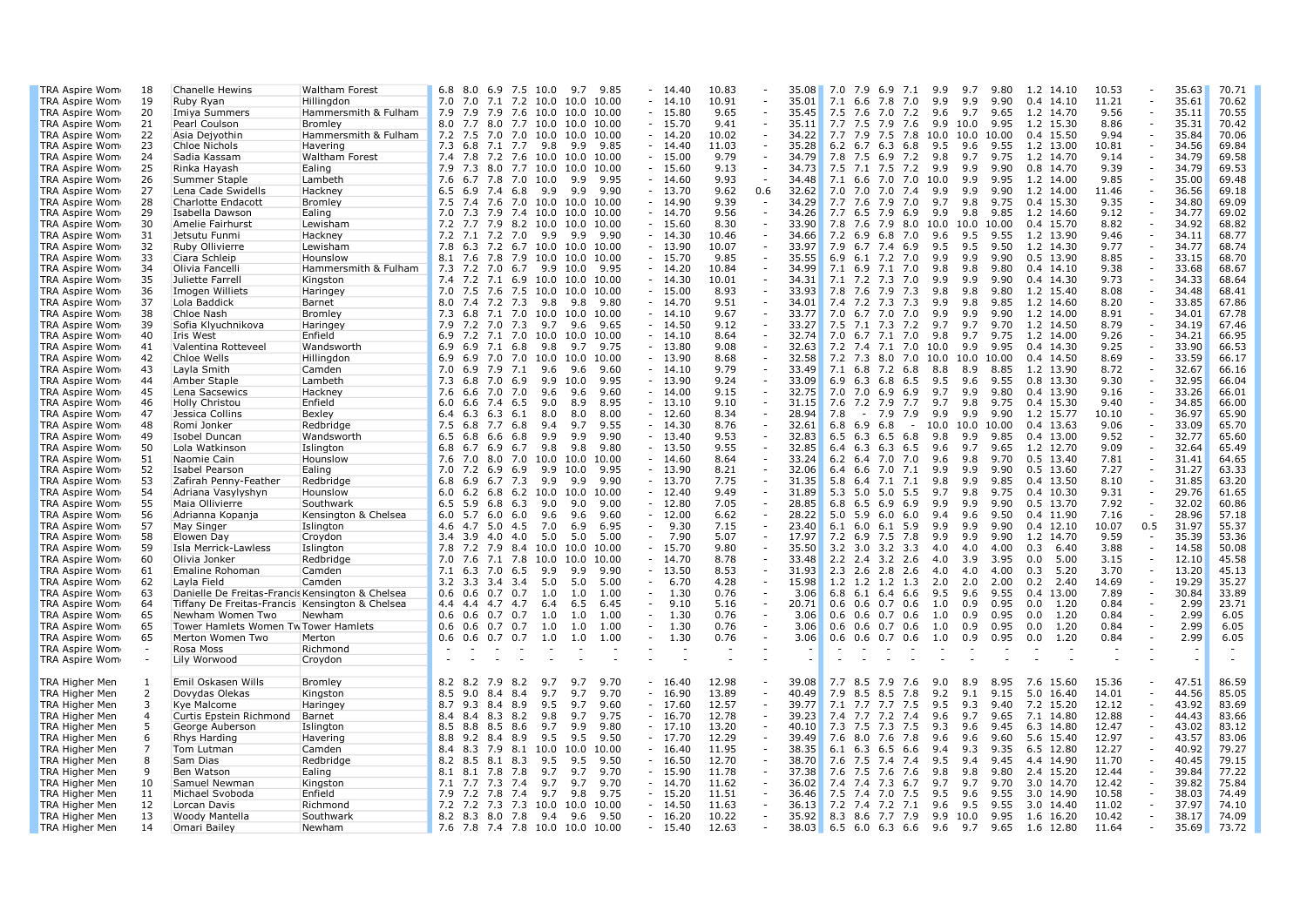| TRA Higher Men                                 | 15       | Aaron Epstein Richmond                   | Barnet                 | 10.34<br>71.89<br>7.2 6.9<br>9.6<br>9.60<br>$-14.50$<br>7.1 6.8<br>9.3<br>9.2<br>9.25<br>4.1 13.50<br>10.60<br>37.45<br>7.3 7.3<br>9.6<br>34.44<br>6.7<br>6.7                                                                                                                                                                                                  |
|------------------------------------------------|----------|------------------------------------------|------------------------|----------------------------------------------------------------------------------------------------------------------------------------------------------------------------------------------------------------------------------------------------------------------------------------------------------------------------------------------------------------|
| TRA Higher Men                                 | 16       | Lukyan Starikov                          | Croydon                | 6.9 7.0<br>7.2<br>$-14.20$<br>10.98<br>34.98<br>$6.2\;6.8$<br>9.75<br>4.1 12.70<br>10.35<br>36.90<br>71.88<br>7.3<br>9.8<br>9.8<br>9.80<br>6.2<br>6.5<br>9.7<br>9.8<br>$\bar{a}$                                                                                                                                                                               |
| <b>TRA Higher Men</b>                          | 17       | <b>Riley Spiers</b>                      | Havering               | 35.55<br>71.18<br>7.0<br>7.3<br>7.0<br>9.5<br>9.50<br>$-14.30$<br>11.83<br>5.8<br>6.5<br>6.2<br>9.2<br>9.2<br>9.20<br>2.4 12.70<br>11.25<br>7.5<br>9.5<br>35.63<br>6.5<br>$\overline{\phantom{a}}$                                                                                                                                                             |
| <b>TRA Higher Men</b>                          | 18       | Zain Cabral                              | Hounslow               | 7.3<br>7.2<br>$7.1$ $7.2$<br>9.7<br>36.17<br>71.15<br>7.5<br>7.5<br>9.7<br>9.8<br>9.75<br>$-14.80$<br>10.43<br>34.98<br>7.3<br>7.0<br>9.5<br>9.60<br>1.6 14.30<br>10.67<br>$\sim$                                                                                                                                                                              |
| TRA Higher Men                                 | 19       | Max Baddick                              | Barnet                 | 70.79<br>7.7 8.2 7.2 7.4<br>9.7<br>9.7<br>9.70<br>$-15.10$<br>9.49<br>34.29<br>7.3 7.7 7.1 7.3<br>9.7<br>9.7<br>9.70<br>9.20<br>$\sim$<br>36.50<br>3.0 14.60<br>$\sim$                                                                                                                                                                                         |
| <b>TRA Higher Men</b>                          | 20       | Solomon Scott                            | Croydon                | $6.5$ $6.4$ $6.3$ $6.2$<br>9.7<br>9.7<br>9.70<br>$-12.70$<br>10.67<br>0.2<br>32.87<br>6.9 6.2 7.1 6.5<br>9.7<br>9.6<br>9.65<br>2.9 13.40<br>10.99<br>0.2<br>36.74<br>69.61                                                                                                                                                                                     |
| <b>TRA Higher Men</b>                          | 21       | Thomas Partridge                         | Enfield                | 5.8 5.3 5.3<br>64.23<br>7.2 7.7 7.2 7.4<br>9.2<br>9.20<br>$-14.60$<br>10.83<br>5.1<br>7.7<br>7.65<br>2.9 10.60<br>8.45<br>29.60<br>9.2<br>34.63<br>7.6<br>$\sim$<br>$\sim$                                                                                                                                                                                     |
| <b>TRA Higher Men</b>                          | 22       | Jamie Brinsden                           | Richmond               | $5.5$ 5.1<br>61.92<br>7.5<br>7.4<br>7.1<br>6.8<br>9.6<br>9.8<br>9.70<br>$-14.50$<br>11.26<br>35.46<br>5.2<br>5.0<br>6.8<br>6.9<br>6.85<br>$0.8$ 10.30<br>8.51<br>÷,<br>26.46<br>$\sim$                                                                                                                                                                         |
| <b>TRA Higher Men</b>                          | 23       | Malachi Miah                             | Islington              | $5.2\ 5.0$<br>5.1<br>6.80<br>$-10.10$<br>7.81<br>9.6<br>9.55<br>3.0 13.80<br>10.17<br>36.52<br>61.23<br>4.9<br>6.7<br>6.9<br>24.71<br>6.8<br>6.8 7.0<br>7.1<br>9.5<br>$\overline{\phantom{a}}$                                                                                                                                                                 |
| <b>TRA Higher Men</b>                          | 24       | Zione Martin                             | Camden                 | $-13.50$<br>7.55<br>60.10<br>7.2 6.4 6.9 6.6<br>9.7<br>9.6<br>9.65<br>10.70<br>33.85<br>4.0<br>4.5 4.6<br>4.4<br>6.8<br>6.8<br>6.80<br>3.0<br>8.90<br>$\overline{\phantom{a}}$<br>26.25<br>$\overline{\phantom{a}}$                                                                                                                                            |
| <b>TRA Higher Men</b>                          | 25       | <b>Thomas Muller</b>                     | Kingston               | 56.29<br>5.3 4.4 4.6<br>5.7<br>5.8<br>5.75<br>$-9.40$<br>6.55<br>21.70<br>7.4 6.5 6.8<br>8.3<br>8.35<br>2.4 13.60<br>10.24<br>34.59<br>4.8<br>6.8<br>8.4<br>$\sim$                                                                                                                                                                                             |
| <b>TRA Higher Men</b>                          | 26       | Tyler Al-bakri                           | Camden                 | 44.76<br>6.6 6.7 6.8<br>9.40<br>11.06<br>1.8<br>1.8<br>3.60<br>3.40<br>11.00<br>6.2<br>9.4<br>9.4<br>$-13.30$<br>33.76<br>1.7<br>1.8<br>2.8<br>2.8<br>2.80<br>1.2<br>$\overline{\phantom{a}}$                                                                                                                                                                  |
| <b>TRA Higher Men</b>                          | 27<br>28 | Joel Watson<br>Fabian Ntim               | Ealing                 | 33.37<br>2.0<br>$2.1$ $2.0$ $2.0$<br>2.7<br>2.7<br>2.70<br>4.00<br>3.44<br>10.14<br>4.3<br>4.1<br>4.2<br>4.3<br>5.6<br>5.7<br>5.65<br>1.9<br>8.50<br>7.18<br>23.23<br>$\sim$<br>0.9<br>0.95<br>1.13<br>5.6 5.8 5.4<br>5.6<br>9.16<br>28.86<br>32.14<br>$0.6$ $0.6$ $0.6$ $0.7$<br>1.0<br>1.20<br>3.28<br>7.5<br>7.7<br>7.60<br>$0.9$ 11.20<br>$\sim$<br>$\sim$ |
| <b>TRA Higher Men</b><br><b>TRA Higher Men</b> | 29       | Redbridge Men Two                        | Islington<br>Redbridge | $0.6$ 0.6 0.6 0.7<br>0.9<br>1.0<br>0.95<br>1.20<br>1.13<br>3.28<br>1.7 1.8 1.8<br>2.8<br>3.40<br>÷,<br>11.00<br>14.28<br>$\sim$<br>1.8<br>2.8<br>2.80<br>1.2<br>3.60                                                                                                                                                                                           |
| <b>TRA Higher Men</b>                          | 29       | Bromley Men Two                          | <b>Bromley</b>         | 1.20<br>3.40<br>14.28<br>$0.6$ 0.6 0.6 0.7<br>0.9<br>1.0<br>0.95<br>1.13<br>3.28<br>1.7 1.8 1.8<br>1.8<br>2.8<br>2.8<br>2.80<br>1.2<br>3.60<br>$\overline{\phantom{a}}$<br>11.00<br>$\sim$                                                                                                                                                                     |
| <b>TRA Higher Men</b>                          | 29       | Hounslow Men Two                         | Hounslow               | $0.6$ 0.6 0.6 0.7<br>0.9<br>0.95<br>1.20<br>1.13<br>3.28<br>1.7<br>1.8 1.8<br>1.8<br>2.8<br>2.8<br>2.80<br>1.2<br>3.60<br>3.40<br>11.00<br>14.28<br>1.0<br>$\overline{\phantom{a}}$<br>$\overline{\phantom{a}}$                                                                                                                                                |
| <b>TRA Higher Men</b>                          | 29       | Newham Men Three                         | Newham                 | 3.40<br>14.28<br>$0.6$ 0.6 0.6 0.7<br>0.9<br>0.95<br>1.20<br>1.13<br>3.28<br>1.8 1.8 1.8<br>2.8<br>2.80<br>3.60<br>$\bar{a}$<br>11.00<br>1.0<br>$\sim$<br>1.7<br>2.8<br>1.2                                                                                                                                                                                    |
| <b>TRA Higher Men</b>                          | 29       | Southwark Men Two                        | Southwark              | 14.28<br>$0.6$ 0.6 0.6 0.7<br>0.9<br>1.0<br>0.95<br>1.20<br>1.13<br>3.28<br>1.7 1.8 1.8 1.8<br>2.8<br>2.8<br>2.80<br>1.2<br>3.60<br>3.40<br>11.00<br>$\sim$                                                                                                                                                                                                    |
| <b>TRA Higher Men</b>                          |          | Matteo Barnett                           | Haringey               |                                                                                                                                                                                                                                                                                                                                                                |
|                                                |          |                                          |                        |                                                                                                                                                                                                                                                                                                                                                                |
| TRA Higher Wom                                 | -1       | <b>Holly Baxter</b>                      | Kingston               | 86.53<br>8.9 9.2 9.1 9.2<br>9.2<br>9.3<br>9.25<br>$-18.30$<br>13.60<br>41.15<br>8.2 9.1 8.5 8.7<br>9.4<br>9.40<br>5.0 17.20<br>13.78<br>45.38<br>9.4<br>$\sim$<br>$\sim$                                                                                                                                                                                       |
| <b>TRA Higher Wom</b>                          | 2        | Gabrielle Park                           | Kingston               | 9.8<br>9.75<br>9.5<br>9.50<br>84.57<br>9.3 8.8 8.8<br>9.7<br>$-17.80$<br>13.46<br>41.01<br>9.0<br>8.1<br>8.4<br>9.5<br>13.26<br>$\overline{\phantom{a}}$<br>43.56<br>9.0<br>$\sim$<br>7.7<br>4.3 16.50                                                                                                                                                         |
| <b>TRA Higher Wom</b>                          | 3        | Bethany Randall                          | Kingston               | 8.7 8.6 8.7 8.8<br>9.8<br>9.8<br>9.80<br>$-17.40$<br>12.19<br>39.39<br>8.4 8.4<br>8.6<br>9.3<br>9.30<br>13.80<br>$\sim$<br>44.70<br>84.09<br>8.1<br>9.3<br>4.8 16.80                                                                                                                                                                                           |
| <b>TRA Higher Wom</b>                          | 4        | Charlotte Ellis                          | Ealing                 | $-17.10$<br>12.14<br>7.9<br>12.92<br>83.96<br>8.7 8.5 8.6 8.4<br>9.8<br>10.0<br>9.90<br>39.14<br>7.6<br>7.5<br>9.7<br>9.7<br>9.70<br>7.1 15.10<br>$\omega$<br>44.82<br>6.9                                                                                                                                                                                     |
| TRA Higher Wom                                 | 5        | Issie Boukhoufane                        | Havering               | 7.7 8.0<br>82.43<br>8.1 8.7 8.6 8.6<br>9.4<br>9.5<br>9.45<br>$-17.20$<br>12.83<br>39.48<br>7.9<br>7.9<br>9.7<br>9.8<br>9.75<br>4.7 15.80<br>12.70<br>$\blacksquare$<br>42.95<br>$\sim$                                                                                                                                                                         |
| <b>TRA Higher Wom</b>                          | 6        | <b>Emily Pennycard</b>                   | Lewisham               | 12.55<br>11.24<br>81.49<br>8.6 8.8 8.5 9.0<br>9.7<br>9.7<br>9.70<br>$-17.40$<br>39.65<br>7.4 7.1 7.4 7.4<br>9.6<br>9.6<br>9.60<br>6.2 14.80<br>41.84<br>$\sim$<br>$\overline{\phantom{a}}$                                                                                                                                                                     |
| <b>TRA Higher Wom</b>                          | 7        | Olivia Demetriou- Shaw                   | Bexley                 | 12.53<br>81.49<br>8.6 9.1 8.5 8.8<br>9.6<br>9.5<br>9.55<br>$-17.40$<br>12.36<br>39.31<br>6.1<br>6.9 6.8<br>6.5<br>9.6<br>9.7<br>9.65<br>6.7 13.30<br>$\bar{a}$<br>42.18                                                                                                                                                                                        |
| TRA Higher Wom                                 | 8        | Phoebe Rutter                            | Havering               | 7.5 8.6 8.3 8.1<br>9.7<br>9.70<br>$-16.40$<br>12.80<br>38.90<br>7.4 7.4 7.1<br>9.0<br>9.15<br>5.6 14.60<br>12.64<br>41.99<br>80.89<br>9.7<br>7.2<br>9.3<br>$\overline{\phantom{a}}$                                                                                                                                                                            |
| <b>TRA Higher Wom</b>                          | 9        | Nell Singer                              | Islington              | 12.02<br>7.4 7.5<br>79.56<br>8.2 8.2 8.4 8.4<br>9.7<br>9.9<br>9.80<br>$-16.60$<br>38.42<br>7.3<br>7.9<br>9.9<br>9.90<br>11.54<br>41.14<br>9.9<br>4.8 14.90<br>$\overline{\phantom{a}}$                                                                                                                                                                         |
| <b>TRA Higher Wom</b>                          | 10       | Eivie Lloyd                              | Croydon                | 79.17<br>7.6 7.7 8.0 7.7<br>9.9<br>9.9<br>9.90<br>$-15.40$<br>12.55<br>37.85<br>6.5<br>7.2 7.5 6.8<br>9.5<br>9.6<br>9.55<br>5.6 14.00<br>12.17<br>$\overline{\phantom{a}}$<br>41.32                                                                                                                                                                            |
| <b>TRA Higher Wom</b>                          | 11       | Lucy Corless                             | Waltham Forest         | $-18.00$<br>9.4<br>9.4<br>10.83<br>39.43<br>78.88<br>9.2 9.2 8.6 8.8<br>9.8<br>9.8<br>9.80<br>11.65<br>39.45<br>7.4 7.9<br>7.6 7.8<br>9.40<br>3.8 15.40<br>$\sim$                                                                                                                                                                                              |
| <b>TRA Higher Wom</b>                          | 12       | Siobhan Dalev                            | <b>Waltham Forest</b>  | 10.0<br>9.95<br>$-16.60$<br>7.7 7.3 7.5 8.0<br>9.7<br>11.75<br>40.25<br>78.74<br>8.4 7.9 8.2 8.7<br>9.9<br>11.94<br>38.49<br>9.7<br>9.70<br>3.6 15.20<br>$\overline{\phantom{a}}$                                                                                                                                                                              |
| TRA Higher Wom                                 | 13       | Jaida Thomas                             | Bexley                 | 78.55<br>8.1 8.4 8.4 8.5<br>9.6<br>9.5<br>9.55<br>$-16.80$<br>11.36<br>37.71<br>7.2<br>7.1 7.4<br>7.6<br>9.5<br>9.50<br>5.2 14.60<br>11.54<br>40.84<br>9.5<br>$\overline{\phantom{a}}$                                                                                                                                                                         |
| <b>TRA Higher Wom</b>                          | 14       | Jasmine Rihal                            | Croydon                | 9.35<br>78.43<br>8.1 8.3 8.5 8.2<br>9.8<br>9.9<br>9.85<br>$-16.50$<br>11.96<br>38.31<br>7.0<br>6.8 7.4<br>6.8<br>9.2<br>9.5<br>4.5 13.80<br>12.47<br>$\bar{a}$<br>40.12                                                                                                                                                                                        |
| TRA Higher Wom                                 | 15       | Lily Gaffney                             | Hillingdon             | 9.5<br>78.27<br>8.1 7.6 8.1 8.1<br>9.6<br>9.6<br>9.60<br>$-16.20$<br>11.27<br>37.07<br>7.4 7.3 7.4 7.5<br>9.5<br>9.50<br>5.0 14.80<br>11.90<br>41.20<br>$\overline{\phantom{a}}$                                                                                                                                                                               |
| <b>TRA Higher Wom</b>                          | 16       | Ava O'Neill                              | Bexley                 | 8.2 8.7 8.2 8.8<br>9.6<br>9.7<br>9.65<br>$-16.90$<br>11.70<br>38.25<br>6.9<br>6.9 7.3<br>7.2<br>9.7<br>9.7<br>9.70<br>4.6 14.10<br>11.29<br>39.69<br>77.94                                                                                                                                                                                                     |
| TRA Higher Wom                                 | 17       | Grace Whittaker                          | Hounslow               | 8.2 8.2 7.6 8.3<br>9.70<br>$-16.40$<br>12.01<br>38.11<br>7.1 7.5 7.3<br>7.6<br>9.5<br>9.60<br>3.9 14.80<br>11.06<br>39.36<br>77.47<br>9.8<br>9.6<br>9.7<br>$\overline{\phantom{a}}$                                                                                                                                                                            |
| <b>TRA Higher Wom</b>                          | 18       | Hannah Christou                          | Enfield                | 10.83<br>7.5<br>77.26<br>7.8 8.0 8.5<br>9.9<br>9.85<br>$-16.10$<br>36.78<br>7.5<br>7.4<br>7.2<br>9.6<br>9.5<br>9.55<br>4.7 14.90<br>11.33<br>40.48<br>8.1<br>9.8<br>$\overline{\phantom{a}}$<br>9.5<br>$7.1$ $7.4$<br>9.5<br>9.50<br>$\sim$                                                                                                                    |
| <b>TRA Higher Wom</b>                          | 19       | Lily Norbury                             | Hillingdon             | 7.6 7.9<br>$-15.70$<br>40.05<br>76.64<br>7.9<br>9.4<br>9.45<br>11.44<br>36.59<br>7.4 7.0<br>9.5<br>4.4 14.50<br>11.65<br>$\sim$<br>$\sim$<br>9.3<br>$\sim$                                                                                                                                                                                                     |
| <b>TRA Higher Wom</b><br><b>TRA Higher Wom</b> | 20<br>21 | Beth Blundell<br>Sophie Macheil          | Croydon<br>Redbridge   | 76.56<br>7.8 8.6 8.2 8.2<br>9.9<br>9.9<br>9.90<br>$-16.40$<br>10.91<br>7.1 7.2<br>7.3<br>9.5<br>9.40<br>10.85<br>39.35<br>37.21<br>6.9<br>4.8 14.30<br>$-17.90$<br>37.68<br>76.33<br>9.0<br>9.0 8.6 8.9<br>9.9<br>9.9<br>9.90<br>10.85<br>38.65<br>7.1<br>7.0<br>6.8<br>7.0<br>9.4<br>9.4<br>9.40<br>4.1 14.00<br>10.18<br>$\sim$                              |
| TRA Higher Wom                                 | 22       | Bianca Serrano                           | Camden                 | 76.33<br>7.8 7.8 7.7 8.0<br>9.8<br>9.9<br>9.85<br>$-15.60$<br>11.08<br>36.53<br>6.7<br>6.9<br>7.0<br>7.3<br>9.7<br>9.7<br>9.70<br>4.9 13.90<br>11.30<br>$\overline{\phantom{a}}$<br>39.80<br>$\sim$                                                                                                                                                            |
| <b>TRA Higher Wom</b>                          | 23       | Sophie Hillman                           | <b>Waltham Forest</b>  | 7.5<br>75.85<br>8.2<br>8.7<br>8.1<br>9.7<br>9.6<br>9.65<br>$-16.30$<br>11.43<br>$\sim$<br>37.38<br>7.5<br>7.2<br>7.3<br>7.7<br>9.3<br>9.4<br>9.35<br>3.6 14.80<br>10.72<br>$\sim$<br>38.47                                                                                                                                                                     |
| TRA Higher Wom                                 | 24       | Bethan Lochtie                           | Bromley                | 75.76<br>$-15.80$<br>11.28<br>6.9 7.4 7.0<br>9.7<br>9.65<br>3.9 13.90<br>11.43<br>38.88<br>8.5 7.6 8.0 7.8<br>9.8<br>9.8<br>9.80<br>$\sim$<br>36.88<br>6.8<br>9.6<br>$\blacksquare$                                                                                                                                                                            |
| <b>TRA Higher Wom</b>                          | 25       | Isabella Ripelda                         | Southwark              | 74.95<br>7.7 8.1 7.8 8.0<br>9.6<br>9.7<br>9.65<br>$-15.80$<br>11.09<br>36.54<br>7.7<br>7.7 8.0<br>8.2<br>9.8<br>9.9<br>9.85<br>1.6 15.70<br>11.26<br>38.41                                                                                                                                                                                                     |
| <b>TRA Higher Wom</b>                          | 26       | Rose Leary                               | Southwark              | $7.7$ 8.0<br>$-15.60$<br>11.69<br>6.3 7.0<br>9.3<br>9.30<br>3.6 13.20<br>11.63<br>37.73<br>74.87<br>7.8<br>7.8<br>9.8<br>9.9<br>9.85<br>37.14<br>6.3<br>6.9<br>9.3<br>$\overline{\phantom{a}}$                                                                                                                                                                 |
| <b>TRA Higher Wom</b>                          | 27       | Eloise West                              | Enfield                | 74.66<br>7.5<br>7.1<br>9.8<br>9.80<br>$-15.00$<br>11.32<br>7.0<br>7.3<br>7.3<br>9.5<br>9.4<br>9.45<br>11.49<br>$\overline{\phantom{a}}$<br>38.54<br>8.0<br>7.5<br>9.8<br>36.12<br>7.4<br>3.0 14.60                                                                                                                                                             |
| <b>TRA Higher Wom</b>                          | 28       | Maisie Manning                           | Southwark              | 37.93<br>74.46<br>8.4<br>7.9<br>7.9<br>7.7<br>9.6<br>9.7<br>9.65<br>$-15.80$<br>11.08<br>36.53<br>8.0<br>8.1 7.8<br>7.8<br>9.5<br>9.6<br>9.55<br>1.6 15.80<br>10.98<br>$\overline{\phantom{a}}$<br>$\sim$                                                                                                                                                      |
| TRA Higher Wom                                 | 29       | Isabel Williams                          | <b>Bromley</b>         | 73.90<br>7.9 7.8 7.9 8.1<br>9.8<br>9.8<br>$-15.80$<br>6.7 6.7<br>9.3<br>9.2<br>9.25<br>11.39<br>$\sim$<br>37.04<br>9.80<br>11.26<br>36.86<br>6.7<br>6.0<br>3.0 13.40                                                                                                                                                                                           |
| <b>TRA Higher Wom</b>                          | 30       | Sienna Conquest-Appadoo Camden           |                        | $-14.40$<br>38.29<br>73.70<br>7.0 7.0 7.4 7.6<br>9.8<br>9.8<br>9.80<br>11.21<br>35.41<br>$6.8$ $6.5$ $7.0$<br>6.7<br>9.6<br>9.6<br>9.60<br>4.1 13.50<br>11.09<br>$\bar{a}$                                                                                                                                                                                     |
| TRA Higher Wom                                 | 31       | Savannah Verral                          | Camden                 | 73.29<br>7.7 7.7 7.4 8.0<br>9.70<br>$-15.40$<br>10.39<br>35.49<br>$6.7\;6.8$<br>7.0<br>9.6<br>9.60<br>10.60<br>37.80<br>9.7<br>9.7<br>6.5<br>9.6<br>4.1 13.50<br>$\sim$                                                                                                                                                                                        |
| <b>TRA Higher Wom</b>                          | 32       | Kate Walker                              | Lewisham               | 72.71<br>7.3<br>7.3<br>9.9<br>9.8<br>9.85<br>$-14.60$<br>10.56<br>35.01<br>7.4<br>7.5<br>7.5<br>7.4<br>9.8<br>9.9<br>9.85<br>1.8 14.90<br>11.15<br>$\overline{\phantom{a}}$<br>37.70<br>7.0<br>7.4                                                                                                                                                             |
| <b>TRA Higher Wom</b>                          | 33       | Gracie Rautenberg                        | Hillingdon             | 7.4<br>7.3<br>10.37<br>$7.2$ $7.1$<br>9.7<br>9.70<br>10.74<br>37.74<br>72.61<br>7.8<br>9.7<br>9.7<br>9.70<br>$-14.80$<br>34.87<br>6.9<br>7.4<br>9.7<br>3.0 14.30<br>$\bar{a}$<br>7.4                                                                                                                                                                           |
| TRA Higher Wom                                 | 34       | Ellie Smith                              | Hammersmith & Fulham   | 7.1 7.1 7.3<br>9.9<br>10.99<br>37.19<br>72.49<br>6.9<br>6.9<br>7.3 7.5<br>9.8<br>9.7<br>9.75<br>$-14.20$<br>11.35<br>35.30<br>6.9<br>9.9<br>9.90<br>2.1 14.20<br>$\overline{\phantom{a}}$                                                                                                                                                                      |
| <b>TRA Higher Wom</b>                          | 35       | <b>Eleanor Squire</b>                    | Ealing                 | 7.4 7.4 7.5<br>9.90<br>$-14.90$<br>10.07<br>7.3 7.3 7.1 7.5<br>1.6 14.60<br>9.93<br>35.93<br>70.80<br>7.8<br>9.9<br>9.9<br>34.87<br>9.7<br>9.9<br>9.80<br>$\overline{\phantom{a}}$                                                                                                                                                                             |
| <b>TRA Higher Wom</b>                          | 36       | Ayo Adelowo                              | Lewisham               | 70.53<br>6.3<br>9.54<br>30.69<br>7.2<br>7.3<br>7.2<br>9.4<br>11.79<br>39.84<br>6.6<br>6.7<br>6.7<br>7.8<br>7.9<br>7.85<br>$-13.30$<br>6.9<br>9.3<br>9.35<br>4.3 14.40<br>$\overline{\phantom{a}}$                                                                                                                                                              |
| <b>TRA Higher Wom</b>                          | 37       | Eden Feo Isaac                           | Hammersmith & Fulham   | 70.00<br>7.0<br>7.0<br>7.1<br>9.8<br>9.8<br>9.80<br>$-14.00$<br>9.81<br>33.61<br>7.1 7.2<br>7.2<br>9.9<br>9.9<br>9.90<br>2.0 14.40<br>10.09<br>$\overline{\phantom{a}}$<br>36.39<br>6.8<br>7.4                                                                                                                                                                 |
| TRA Higher Wom                                 | 38       | Dorsa Hessabi                            | Barnet                 | 5.9<br>9.6<br>9.60<br>$-12.50$<br>9.62<br>31.72<br>9.6<br>9.6<br>10.20<br>35.90<br>67.62<br>6.6<br>9.6<br>6.8<br>6.4 7.0<br>6.7<br>9.60<br>2.6 13.50<br>$\sim$<br>6.1<br>6.4                                                                                                                                                                                   |
| <b>TRA Higher Wom</b>                          | 39       | Louisa Gidlow                            | Redbridge              | 7.0 7.2<br>9.7<br>9.6<br>9.65<br>$-14.10$<br>8.35<br>$6.7$ $6.9$ $7.0$<br>9.7<br>9.70<br>2.5 13.60<br>9.35<br>35.15<br>67.25<br>7.1 6.3<br>32.10<br>6.7<br>9.7<br>$\sim$                                                                                                                                                                                       |
| <b>TRA Higher Wom</b>                          | 40       | <b>Margaret Connell</b>                  | Barnet                 | 58.28<br>4.9<br>9.80<br>7.03<br>23.58<br>7.1<br>7.2<br>9.65<br>34.70<br>4.9<br>5.3<br>4.8<br>6.8<br>6.7<br>6.75<br>6.7<br>6.9<br>9.5<br>9.4<br>9.45<br>1.6 14.00<br>$\sim$<br>$\sim$                                                                                                                                                                           |
| <b>TRA Higher Wom</b>                          | 41       | Lucy Mamman                              | Enfield                | 57.55<br>5.3<br>5.4<br>5.3<br>7.45<br>$-10.70$<br>7.53<br>25.68<br>6.7<br>6.9<br>7.2<br>7.0<br>9.5<br>9.55<br>13.90<br>8.92<br>2.0<br>31.87<br>5.5<br>7.5<br>7.4<br>$\sim$<br>9.6<br>1.5<br>$\sim$                                                                                                                                                             |
| <b>TRA Higher Wom</b>                          | 42       | Gracie Rose Line                         | Richmond               | 10.35<br>3.37<br>46.42<br>7.1<br>7.8 7.5<br>7.8<br>9.6<br>9.65<br>$-15.30$<br>35.30<br>2.0<br>$2.3$ 2.3<br>2.3<br>2.7<br>2.6<br>2.65<br>0.5<br>4.60<br>11.12<br>9.7<br>$\overline{\phantom{a}}$<br>$\sim$                                                                                                                                                      |
| <b>TRA Higher Wom</b><br><b>TRA Higher Wom</b> | 43       | Islington Women Two                      | Islington<br>Richmond  | 3.37<br>34.70<br>4.9<br>5.3 4.9 4.8<br>6.75<br>9.80<br>7.03<br>23.58<br>2.0<br>2.3 2.3<br>2.3<br>2.7<br>2.6<br>2.65<br>4.60<br>11.12<br>6.8<br>6.7<br>0.5<br>7.03<br>3.37<br>34.70<br>4.9<br>5.3 4.9 4.8<br>6.75<br>9.80<br>23.58<br>2.0<br>$2.3$ 2.3<br>2.3<br>2.7<br>2.65<br>11.12<br>0.5<br>$\sim$                                                          |
| <b>TRA Higher Wom</b>                          | 43<br>43 | Richmond Women Two<br>Hounslow Women Two | Hounslow               | 6.8<br>6.7<br>2.6<br>4.60<br>4.9 5.3 4.9 4.8<br>6.75<br>9.80<br>7.03<br>23.58<br>2.0 2.3 2.3 2.3<br>2.7<br>2.65<br>0.5<br>4.60<br>3.37<br>11.12<br>34.70<br>6.8<br>6.7<br>2.6<br>$\overline{\phantom{a}}$                                                                                                                                                      |
| TRA Higher Wom                                 |          | Lilac Booth                              | Hammersmith & Fulham   |                                                                                                                                                                                                                                                                                                                                                                |
|                                                |          |                                          |                        |                                                                                                                                                                                                                                                                                                                                                                |